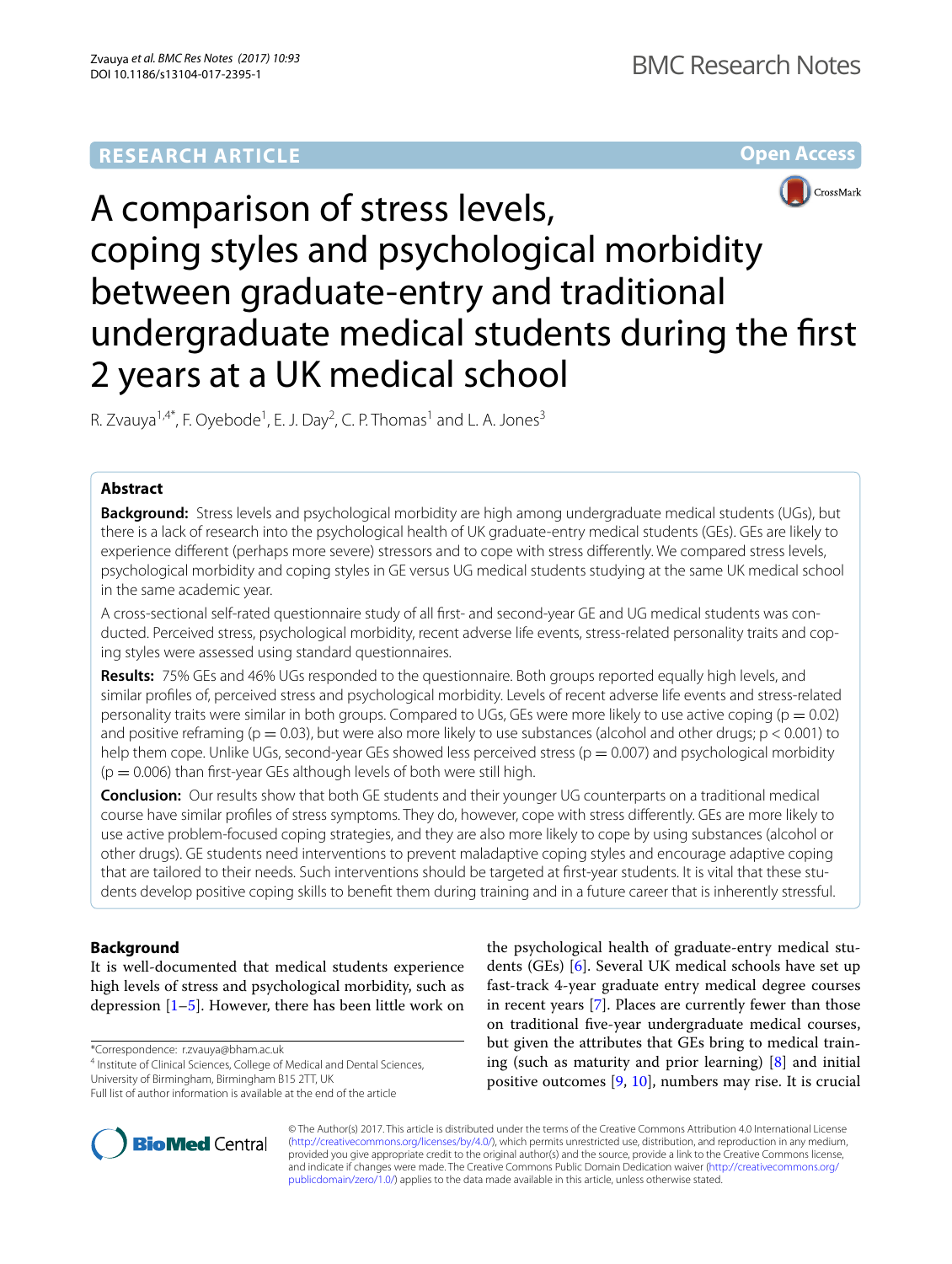that consideration is given to the psychological health and welfare needs of this important group of students.

Graduate-entry medical students are distinct from students on traditional undergraduate medical courses (UGs) in many ways, and thus are likely to experience different stressors and manage stress in different ways. The most obvious difference is that all GEs have previously completed a first degree and are older (more mature) than UGs who tend to be school-leavers or at most have taken a 'gap year'. Furthermore, GE programmes aim to widen participation in medical education by recruiting those who were unable to enter medical school straight after secondary education due to relatively poor A-level grades, or those who were unsure of their career choice after A-levels. Therefore they are more likely to recruit from groups that are under-represented in traditional UG medical degrees and more likely to drop out of medical training [[11\]](#page-9-5), namely, males and those in lower socioeconomic groups [[10](#page-9-4)].

Many GEs have given up careers in other fields, which, coupled with the severe financial costs of prolonged postgraduate study  $[12]$  $[12]$ , suggests that pressure to successfully complete the medical degree must be extremely high. Given their increased age, GEs may have other life commitments to consider such as families and financial responsibilities. Those without offspring may well be concerned about how they will combine their studies and subsequent general and specialist training with parenthood. This could mean they have less time and/or fewer resources to dedicate to their studies, which, added to the shorter duration of their medical training, could lead to high stress levels. A study of Canadian medical students on a traditional course indicated that those who were graduates experienced higher levels of stress than nongraduate students [[5\]](#page-8-1).

Moreover, GE courses tend to emphasise self-directed learning (SDL), often problem-based learning (PBL), which might cause particular challenges for students, particularly if their previous degree was taught didactically. GEs may well arrive at medical school with a fixed learning style that requires perseverance to change. A UK study of UG medical students on a self-directed PBL course found that stressors were related to uncertainty about individual study behaviour, progress and aptitude, assessment and availability of resources [\[3\]](#page-8-2).

In addition to having different and perhaps more severe stressors, given their maturity and greater life experience [[13\]](#page-9-7), GEs are likely to use different strategies for coping with stress compared to their UG counterparts. Models of stress emphasise the importance of threat appraisal and coping in an individual's response to stressful situations [[14,](#page-9-8) [15](#page-9-9)]. Therefore, helping students to learn how to manage (cope with) stress is an important aspect of medical training. Studies have shown high levels of stress and mental illness among qualified doctors, [[16,](#page-9-10) [17](#page-9-11)] which are significantly associated with similar problems at medical school [\[18,](#page-9-12) [19](#page-9-13)]. Hence, effective coping techniques developed at medical school will benefit students during their training and in their future professional life, and will ultimately contribute to doctors providing the best possible care for patients.

It is likely then that GEs have specific welfare needs which may be different to those of UG medical students, and that they need student support systems tailored to their requirements. A study of GEs in Australia, for example, identified that time management and finances were significant stressors and that peer support (a 'buddy programme', which offered academic, social and emotional support) reduced stress levels in first-years [\[20](#page-9-14)]. However, to the best of our knowledge, these issues have not yet been explored in new entrant GEs in the UK. Here, we compare perceived stress levels, psychological morbidity, adverse life events and coping styles in GE versus UG medical students studying at the same UK medical school in the same academic year.

### **Methods**

The GE course at this Medical School has been running alongside the traditional undergraduate MB ChB course since 2003. Each year, approximately 40 students are admitted to the GE course and 400 to the UG course. All GEs have at least an upper second-class (usually a firstclass) honours first degree in a life science discipline. The vast majority of UGs do not have a previous degree (>95%). GEs are taught separately from UGs during the first year, and from their second year onwards they are integrated with third-year UGs. GEs are taught using PBL in small groups in the first year while UGs are taught a systems-based course by primarily lecture-based and small group traditional didactic methods. The GE course involves integrated teaching and heavily depends on SDL during the first year. The aim of the first year of the GE course is to enable GEs to enter the third-year UG programme with the same level of skills and knowledge as the UGs have after 2 years.

We conducted a cross-sectional self-rated questionnaire study during the academic year. All first- and second-year GEs ( $N = 85$ ) and UGs ( $N = 750$ ) were invited to participate. They were approached at the end of a compulsory lecture in the week prior to the Easter vacation. All students present were given a hard copy of the questionnaire plus detachable information pack about the study and asked to return the questionnaire to a locked box in the School Office, which was accessible 24-h a day, seven days a week including during the vacation. Students were given the opportunity to ask questions about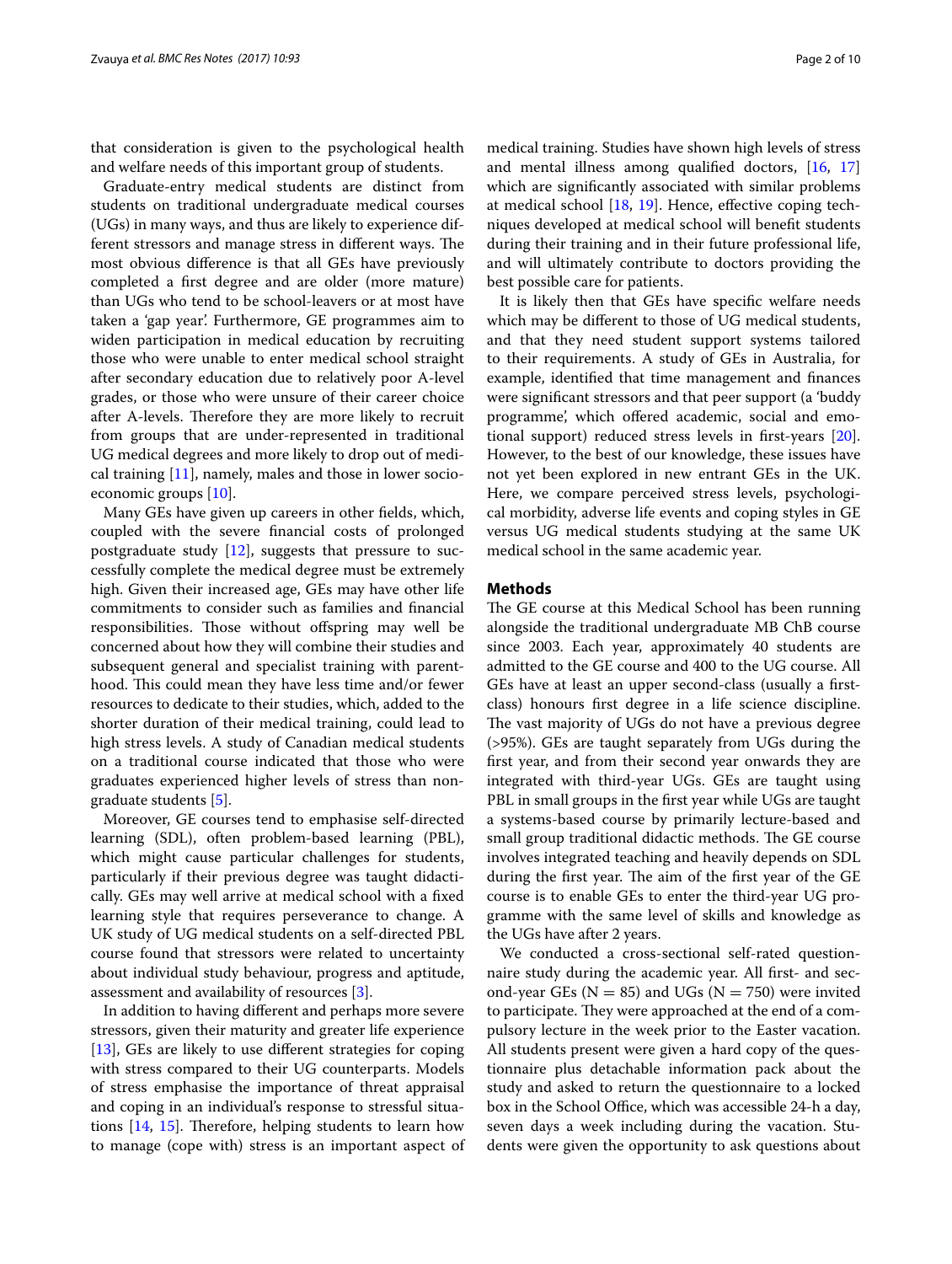the study before deciding whether or not to participate in the study. The data were collected anonymously. The information given to the students explained that by completing the questionnaire students were consenting to participate in the study. In order to include students who were absent from the lecture, all students received an email about the study noting that blank copies of the questionnaire pack were available for collection. All students received a reminder email in the week following the Easter vacation.

The questionnaire pack comprised the following wellvalidated and widely-used measures: (i) General Health Questionnaire (GHQ-12) [\[21](#page-9-15)] to measure psychological morbidity during the last few weeks; (ii) Perceived Stress Scale (PSS-10) [[22\]](#page-9-16) to measure perceived stress during the previous month; (iii) Brief COPE [\[23](#page-9-17)] to measure characteristic coping styles; (iv) Brief Life Events Questionnaire (BLEQ) [[24\]](#page-9-18) to measure recent adverse life events (last 6 months); (v) Eysenck Personality Questionnaire [\[25](#page-9-19)] (EPQ) to measure relevant personality dimensions, namely neuroticism and extraversion/introversion; and, (vi) general questions about sociodemographics and personal/family history of mental illness. Completion time was 20–30 min. All questionnaires were scored using standard procedures. Minor changes were made to BLEQ items to ensure relevance to university students. The items about losing a job and seeking work without success were substituted for items relating to having university examinations, and failing university examinations.

Data were analysed using SPSS v15. Categorical data were compared between GE and UG groups using Chi square tests. Due to significant deviations from the normal distribution, continuous data were compared between GEs and UGs using Mann–Whitney U tests and medians, inter-quartile ranges (IQR) and ranges are reported. Where samples were stratified into more than two groups, Kruskal–Wallis tests were used to compare continuous measures. Within groups, associations between continuous variables were examined using Spearman correlations. All tests were considered significant where  $p < 0.05$ .

# **Results**

### **Response rates**

75% (64/85) GEs and 46% (346/750) UGs responded. There was no significant difference in the sex distribution of respondents versus non-respondents in the GE cohort  $(\chi^2 = 0.99, p = 0.75)$ . However, in the UG cohort, compared to non-respondents, there were significantly more female (69 versus 45%) and fewer male (31 versus 65%) respondents ( $\chi^2 = 28.52$ , p < 0.0001). There were significantly more white respondents and fewer non-white respondents compared to non-respondents in both the

GE (88% respondents were white, compared to 63% nonrespondents,  $\chi^2 = 5.54$ ,  $p = 0.02$ ) and UG groups (71%) respondents were white, compared to 50% non-respondents,  $\chi^2 = 33.95$ , p < 0.0001). There was no significant difference in median age between respondents and the entire year groups in either cohort.

### **Sociodemographics**

Sociodemographic variables in both groups of respondents are summarised in Table [1](#page-3-0). As expected, median age was significantly higher in GEs (24 years) compared to UGs (19 years) (U = 293.0,  $p < 0.001$ ). 77% GEs were aged between 22 and 26 years and 96% UGs were aged between 18 and 21 years. Significantly more GEs than UGs were male (44 versus 31% respectively;  $\chi^2 = 3.83$ ,  $p = 0.05$ ). Significantly more GEs (16%) than UGs (2%) were married/cohabiting ( $\chi^2 = 27.84$ , p < 0.001). There were significant differences between the two groups in term-time living arrangements ( $\chi^2$  = 64.99, p < 0.001). Fewer GEs (38%) than UGs (67%) lived with friends. GEs were more likely than UGs to live alone or with a spouse/ partner (28 versus 7% respectively). The majority of GEs were in paid employment in the year before starting the medical degree (52%) while the majority of UGs were in full-time education (75%) ( $\chi^2 = 117.04$ , p < 0.001). There were no significant differences between groups on other sociodemographic measures: both groups were predominantly white ethnicity and predominantly Christian or no religion; and the majority of students in both groups had no reported personal history of mental illness, no reported family history of mental illness, no serious physical illness, and no children.

### **GHQ‑12**

There was no significant difference between the GHQ-12 scores (scored using the Likert method, maximum score 36) of the GEs and UGs (U = 10744.5,  $p = 0.85$ ; Table [2\)](#page-3-1). GHQ-12 'caseness' (indicative of probable psychiatric disorder) was scored using the GHQ scoring method. A cut-off point of 3–4 was used for comparison with other studies of UK medical students [[3,](#page-8-2) [12\]](#page-9-6)). 52%  $(N = 33)$  GEs and 46%  $(N = 159)$  UGs scored above the caseness threshold ( $\chi^2$  = 0.59, p = 0.44). We explored this further by comparing groups on each GHQ-12 item, but no significant differences were found. In both groups the most frequently endorsed items (Fig. [1](#page-3-2)) were: being able to concentrate less than usual (56% GE and 44% UG); feeling constantly under strain (48% GE and 60% UG); and feeling more unhappy or depressed than usual (50% GE and 44% UG). In both groups more females (25/33, 76% GE and 122/159, 77% UG) than males were GHQ-12 cases and there was no significant difference in this distribution between groups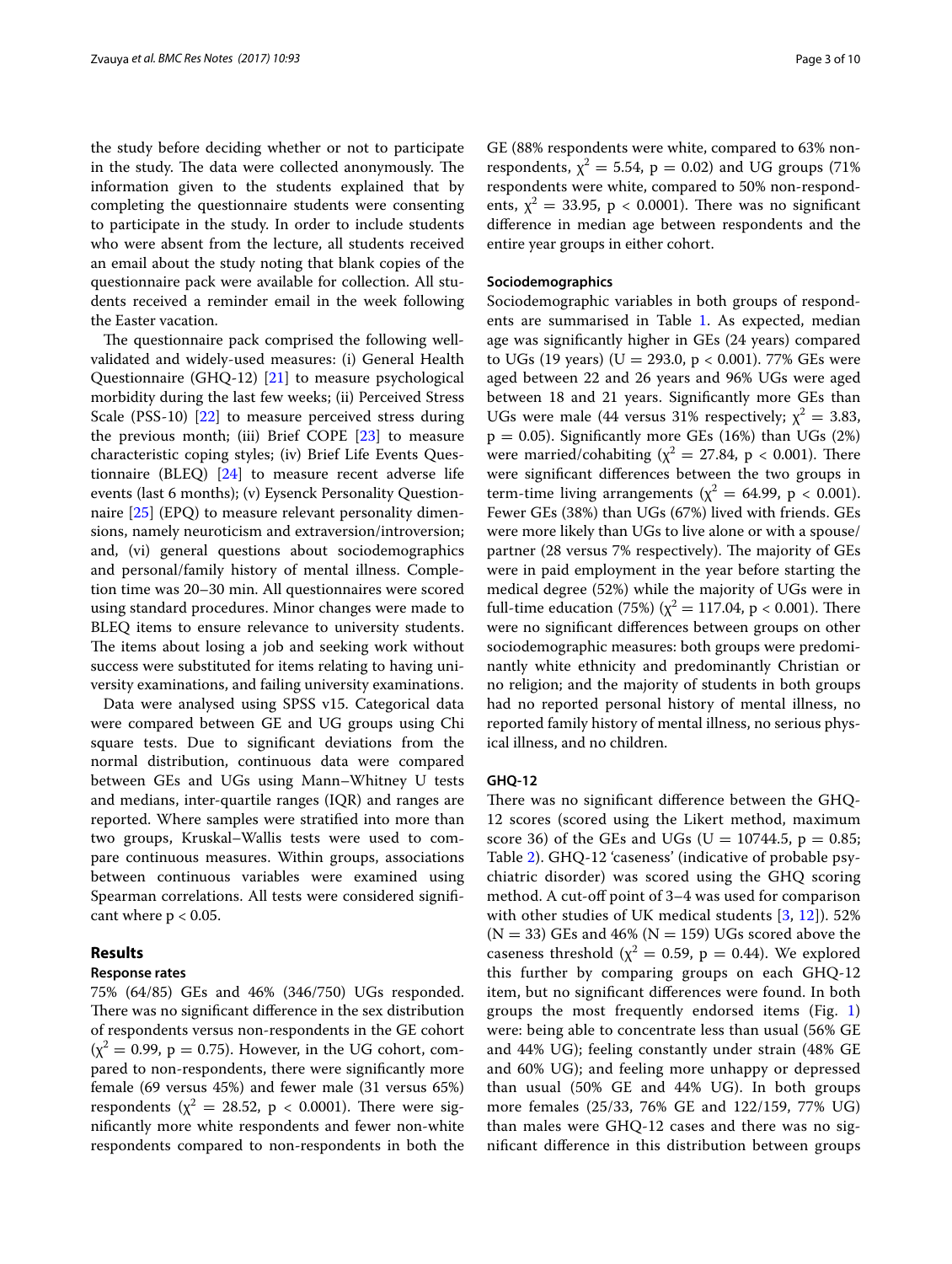<span id="page-3-0"></span>

| Table 1 Sociodemographics in GE and UG students |
|-------------------------------------------------|
|-------------------------------------------------|

| Ν                                     | GE          | UG          | р       |
|---------------------------------------|-------------|-------------|---------|
|                                       | 64          | 346         |         |
| Year of study                         |             |             |         |
| 1st                                   | 38 (59.4%)  | 168 (48.6%) | 0.11    |
| 2nd                                   | 26 (40.6%)  | 178 (51.4%) |         |
| Sex                                   |             |             |         |
| Male                                  | 28 (43.8%)  | 108 (31.2%) | 0.05    |
| Female                                | 36 (56.3%)  | 238 (68.8%) |         |
| Age (yrs)                             |             |             |         |
| Median                                | 24          | 19          | < 0.001 |
| Mode                                  | 19          | 25          |         |
| <b>IQR</b>                            | 3           | 1           |         |
| Range                                 | $21 - 32$   | $18 - 31$   |         |
| Marital status                        |             |             |         |
| Single                                | 54 (84.4%)  | 338 (98.0%) | < 0.001 |
| Married/cohabiting                    | 10 (15.6%)  | $7(2.0\%)$  |         |
| Children                              |             |             |         |
| No                                    | 60 (96.8%)  | 340 (98.6%) | 0.42    |
| Yes                                   | $3(3.2\%)$  | $5(1.4\%)$  |         |
| Ethnicity                             |             |             |         |
| White                                 | 56 (87.5%)  | 245 (70.8%) | 0.31    |
| Other                                 | 8 (12.5%)   | 101 (29.2%) |         |
| Religion                              |             |             |         |
| Christian                             | 35 (54.7%)  | 182 (52.6%) | 0.26    |
| None                                  | 24 (37.5%)  | 94 (27.2%)  |         |
| Other                                 | 5(7.8%)     | 70 (20.0%)  |         |
| Living arrangements (term time)       |             |             |         |
| Alone                                 | $9(14.1\%)$ | 23 (6.7%)   | < 0.001 |
| With friends                          | 24 (37.5%)  | 232 (67.2%) |         |
| With spouse/partner                   | $9(14.1\%)$ | $1(0.3\%)$  |         |
| With family                           | 5(7.8%)     | 51 (14.8%)  |         |
| Other                                 | 17 (26.6%)  | 38 (11.0%)  |         |
| Psychiatric illness                   |             |             |         |
| No                                    | 57 (90.5%)  | 326 (94.8%) | 0.15    |
| Yes                                   | 6(9.5%)     | 18 (5.2%)   |         |
| Family history of psychiatric illness |             |             |         |
| No                                    | 47 (73.4%)  | 223 (64.8%) | 0.38    |
| Yes                                   | 14 (21.9%)  | 94 (27.3%)  |         |
| Unsure                                | 3(4.7%)     | 27 (7.8%)   |         |
| Serious physical illness              |             |             |         |
| No                                    | 64 (100%)   | 337 (97.4%) | 0.21    |
| Yes                                   | 0           | 9(2.6%)     |         |
| Year before starting medical degree   |             |             |         |
| Studying FT                           | 23 (35.9%)  | 261 (75.4%) | < 0.001 |
| Gap year                              | 5(7.8%)     | 61 (17.6%)  |         |
| FT employment                         | 33 (51.6%)  | 21 (6.0%)   |         |
| Other                                 | 3(4.7%)     | $3(0.9\%)$  |         |

# <span id="page-3-1"></span>**Table 2 GHQ-12, PSS-10, BLEQ and EPQ scores in GE and UG students**

| N                               | GE                                     | UG             | p    |
|---------------------------------|----------------------------------------|----------------|------|
|                                 | 64                                     | 346            |      |
|                                 | General Health Questionnaire (GHQ-12)  |                |      |
| Median                          | 14                                     | 14             | 0.85 |
| <b>IQR</b>                      | 9                                      | 9              |      |
| Range                           | $5 - 35$                               | $2 - 34$       |      |
| Perceived Stress Scale (PSS-10) |                                        |                |      |
| Median                          | 14                                     | 17             | 0.13 |
| IQR                             | 11                                     | 10             |      |
| Range                           | $2 - 38$                               | $1 - 38$       |      |
|                                 | Brief Life Events Questionnaire (BLEQ) |                |      |
| Median                          | $\overline{4}$                         | 5              | 0.17 |
| <b>IQR</b>                      | 5                                      | $\overline{4}$ |      |
| Range                           | $1 - 16$                               | $0 - 25$       |      |
| EPQ-Extraversion                |                                        |                |      |
| Median                          | 14                                     | 14             | 0.43 |
| <b>IQR</b>                      | 7                                      | 7              |      |
| Range                           | $3 - 21$                               | $2 - 21$       |      |
| EPQ-Neuroticism                 |                                        |                |      |
| Median                          | 11                                     | 12.5           | 0.20 |
| <b>IQR</b>                      | 12                                     | 8              |      |
| Range                           | $1 - 23$                               | $0 - 23$       |      |
|                                 |                                        |                |      |



<span id="page-3-2"></span> $(\chi^2 = 0.03, p = 0.86)$ . There was no significant difference in median age between GHQ-12 cases and non-cases in either group.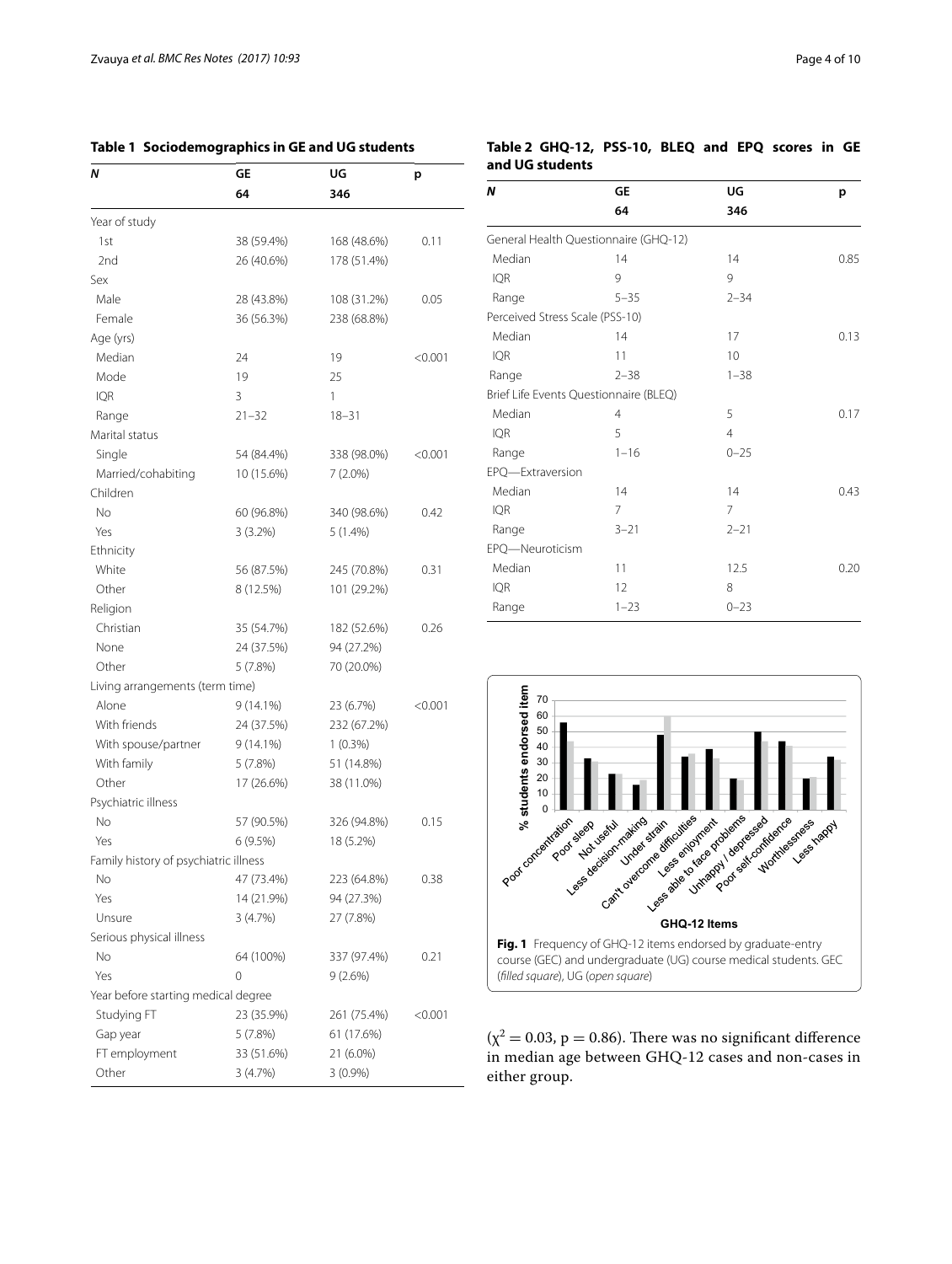# **PSS‑10**

There was no significant difference between the PSS-10 scores of GEs and UGs ( $U = 9169.0$ ,  $p = 0.13$ ; Table [2](#page-3-1)). The most frequently endorsed items in both groups were: feeling nervous and 'stressed' (44% GEs and 51% UGs reported 'often' feeling like this); and feeling unable to cope with things (33% GEs and 30% UGs reported 'often' feeling like this). In both groups, females had significantly higher PSS-10 scores than males. There were no significant differences between groups when we stratified by sex. There was no significant correlation between age and PSS-10 score in either group.

### **BLEQ**

The number and severity of life events, as measured by BLEQ, did not differ significantly between the two groups  $(U = 7189.5, p = 0.17;$  Table [2\)](#page-3-1). We examined each life event separately to see if there were different profiles of life events in GEs compared to UGs, and one significant difference emerged. On the most frequently endorsed item, regarding impending university examinations, fewer GEs reported they were severely affected by this event (29% GE versus 45% UG;  $\chi^2 = 6.21$ , p = 0.045). In both groups, females had significantly higher BLEQ scores than males. There were no significant differences between groups when we stratified by sex. There was no significant correlation between age and BLEQ score in either group.

### **EPQ**

There were no significant differences between the scores of GEs and UGs on the extraversion ( $U = 9584.0$ ,  $p = 0.43$ ) and neuroticism (U = 9547.5,  $p = 0.20$ ) dimensions of the EPQ (Table [2](#page-3-1)). In both groups, females had significantly higher neuroticism scores than males. There were no significant differences between groups when we stratified by sex. There was no significant correlation between age and neuroticism score and age and extraversion score in either group.

### **Brief COPE**

There were significant differences in the coping strategies used by the two cohorts of students (Table [3\)](#page-5-0). GEs were less likely to use religion as a coping mechanism than UGs (U =  $9044.5$ , p = 0.01). This significant difference held when we compared only those students who reported their religion as Christian ( $U = 2519.5$ ,  $p = 0.04$ ). Sample sizes were not large enough to allow us to stratify groups by other religions. GEs were more likely than UGs to use active coping (U =  $8964.5$ , p = 0.02), substances ( $U = 8122.5$ ,  $p < 0.0001$ ) and positive reframing ( $U = 9180.0$ ,  $p = 0.03$ ). There were no significant differences between the groups in the use of self-distraction, denial, emotional support, instrumental support,

behavioural disengagement, venting, planning, humour, acceptance and self-blame.

We examined the items related to substance use in more detail (Fig. [2\)](#page-5-1). On both items GEs were significantly more likely than UGs to use alcohol or drugs as a coping strategy (Item  $4 \chi^2 = 14.97$ , p = 0.002; Item  $11 \chi^2 = 15.51$ ,  $p = 0.001$ ). Fewer than half GEs (N = 26, 41%) reported 'never' using alcohol or drugs to make themselves feel better, compared to around two-thirds UGs ( $N = 220$ , 64%). Seven (11%) GEs reported doing this 'a lot', compared to 13 (4%) UGs. Half GEs ( $N = 32, 50\%$ ) reported using alcohol or drugs at least a little to help them get through it, compared to a quarter UGs ( $N = 91, 26\%$ ). Four (6%) GEs reported using this coping strategy 'a lot', compared to 8 (2%) UGs. We repeated these analyses including only those students who reported their religion as 'Christian' or 'no religion' and found exactly the same pattern of significant results.

We found some significant differences in coping when we stratified by sex. Male GEs were significantly more likely than their male UG counterparts to use active coping (U = 1092.0, p = 0.03), substances (U = 979.5,  $p = 0.001$ ) and planning (U = 1023.0, p = 0.007). Female GEs were significantly more likely than female UGs to use substances ( $U = 3418.0$ ,  $p = 0.03$ ) and were significantly less likely to use religion ( $U = 3292.5$ ,  $p = 0.01$ ). Within the GE cohort, the only significant difference in coping was that males were significantly more likely than females to use planning ( $U = 305.5$ ,  $p = 0.01$ ). There were no significant sex differences in coping within the UG group.

There were no significant correlations between age and any of the coping scores in the UG group, however within the GE cohort age was significantly positively correlated with acceptance (rs =  $0.28$ , p = 0.03) and significantly negatively correlated with denial (rs =  $-0.29$ , p = 0.02), emotional support (rs =  $-0.31$ , p = 0.02), and venting  $(rs = -0.31, p = 0.02)$ . The correlation between age and substance use was  $-0.14$  (p = 0.28).

We examined correlations between the coping scores and GHQ-12 scores within the GE group. We found significant moderate positive correlations between GHQ-12 score and self-distraction ( $rs = 0.28$ ,  $p = 0.03$ ), denial  $(rs = 0.37, p = 0.02)$ , substance use  $(rs = 0.40, p = 0.001)$ , behavioural disengagement ( $rs = 0.54$ ,  $p < 0.001$ ) and self-blame ( $rs = 0.45$ ,  $p < 0.001$ ). There was a significant moderate negative correlation between GHQ-12 score and active coping ( $rs = -0.26$ ,  $p = 0.04$ ).

### **First‑ versus second‑years**

Comparing GE and UG first-year students only, there were no significant differences between GHQ-12 scores, PSS-10 scores, BLEQ scores or GHQ-12 caseness (66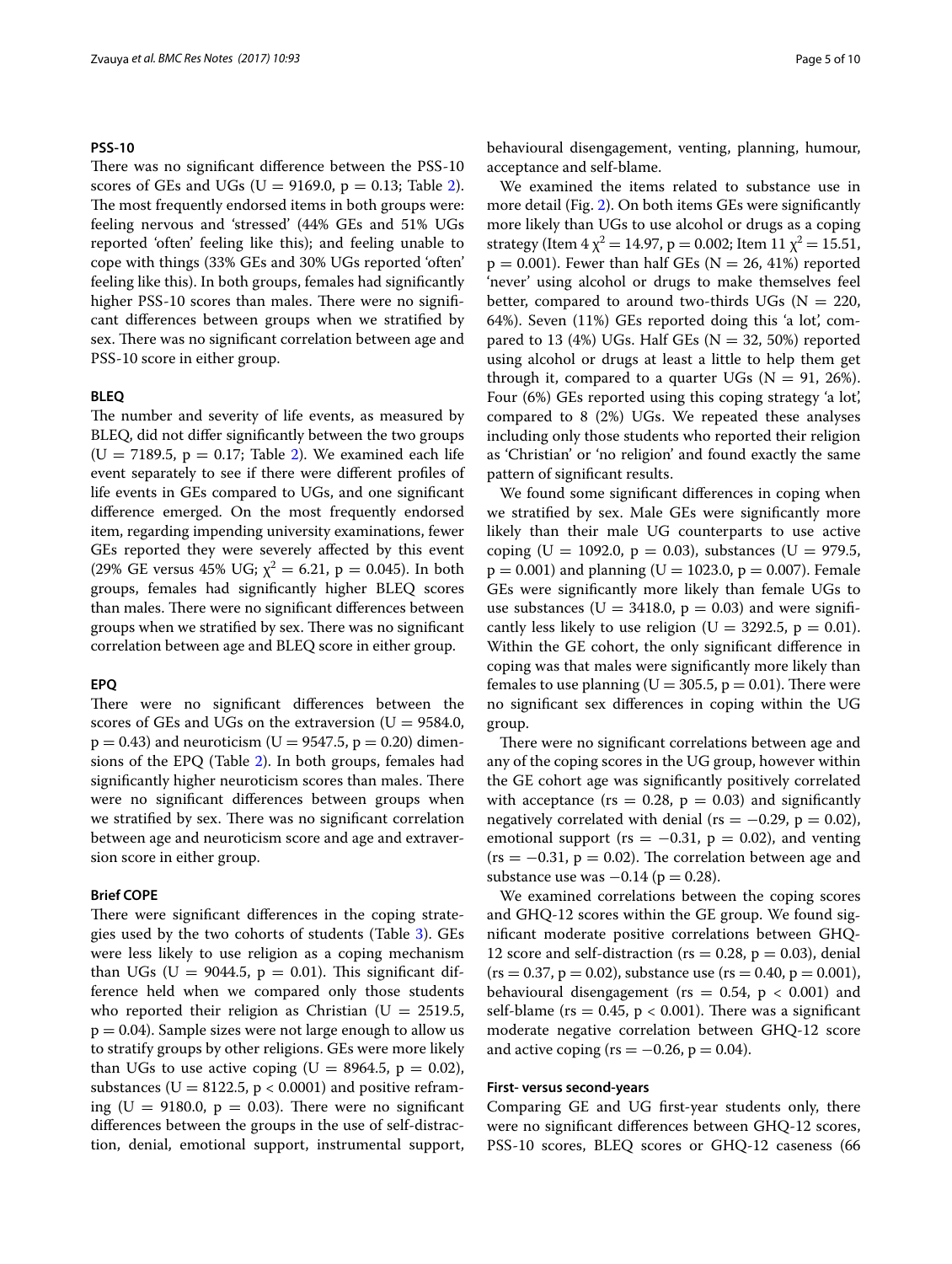Planning

Humour

Acceptance

# <span id="page-5-0"></span>**Table 3 Brief COPE scores in GE and UG students**

| N                         | <b>GE</b>      | UG             | p       |
|---------------------------|----------------|----------------|---------|
|                           | 64             | 346            |         |
| Self-distraction          |                |                |         |
| Median                    | 5              | 5              | 0.06    |
| <b>IQR</b>                | $\overline{2}$ | 1              |         |
| Range                     | $2 - 8$        | $2 - 8$        |         |
| Active coping             |                |                |         |
| Median                    | 6              | 5              | 0.02    |
| <b>IQR</b>                | $\overline{3}$ | $\overline{2}$ |         |
| Range                     | $3 - 8$        | $2 - 8$        |         |
| Denial                    |                |                |         |
| Median                    | $\overline{2}$ | $\overline{2}$ | 0.20    |
| <b>IQR</b>                | $\overline{0}$ | 1              |         |
| Range                     | $2 - 5$        | $2 - 8$        |         |
| Substance use             |                |                |         |
| Median                    | 3.5            | $\overline{2}$ | < 0.001 |
| <b>IQR</b>                | $\mathfrak{D}$ | $\mathfrak{D}$ |         |
| Range                     | $2 - 8$        | $2 - 8$        |         |
| Emotional support         |                |                |         |
| Median                    | 5              | 5              | 0.69    |
| <b>IQR</b>                | $\overline{3}$ | $\overline{3}$ |         |
| Range                     | $2 - 8$        | $2 - 8$        |         |
| Instrumental support      |                |                |         |
| Median                    | 5              | 5              | 0.85    |
| <b>IQR</b>                | $\overline{2}$ | 3              |         |
| Range                     | $2 - 8$        | $2 - 8$        |         |
| Behavioural disengagement |                |                |         |
| Median                    | $\overline{2}$ | $\overline{2}$ | 0.76    |
| <b>IQR</b>                | 1              | 1              |         |
| Range                     | $2 - 6$        | $2 - 8$        |         |
| Venting                   |                |                |         |
| Median                    | $\overline{4}$ | $\overline{4}$ | 0.87    |
| <b>IQR</b>                | $\overline{3}$ | $\overline{2}$ |         |
| Range                     | $2 - 8$        | $2 - 8$        |         |
| Positive reframing        |                |                |         |
| Median                    | 6              | 5              | 0.03    |
| <b>IQR</b>                | $\overline{2}$ | $\overline{2}$ |         |
| Range                     | $3 - 8$        | $2 - 8$        |         |

Median 6 6 6 0.052

Median 4 4 0.57

Median 6 6 6 0.76

 $IQR$  2 2 Range 3–8 2–8

 $IQR$  2 3 Range 2–8 2–8

 $IQR$  2 2 Range 3–8 2–8

|   | Table 3 continued |    |
|---|-------------------|----|
| N |                   | GF |

| N          | GE             | UG             | р    |
|------------|----------------|----------------|------|
|            | 64             | 346            |      |
| Religion   |                |                |      |
| Median     | $\mathfrak{D}$ | 2              | 0.01 |
| <b>IQR</b> | 1              | 3              |      |
| Range      | $2 - 8$        | $2 - 8$        |      |
| Self-blame |                |                |      |
| Median     | 5              | 5              | 0.74 |
| <b>IQR</b> | $\mathfrak{D}$ | $\overline{2}$ |      |
| Range      | $2 - 8$        | $2 - 8$        |      |



**drugs to make myself feel better**



<span id="page-5-1"></span>**Fig. 2** Frequency of Brief COPE responses to item 4 (Graph A) and item 11 (Graph B) by graduate-entry course (GEC) and undergraduate (UG) course students. GEC (*filled square*), UG (*open square*)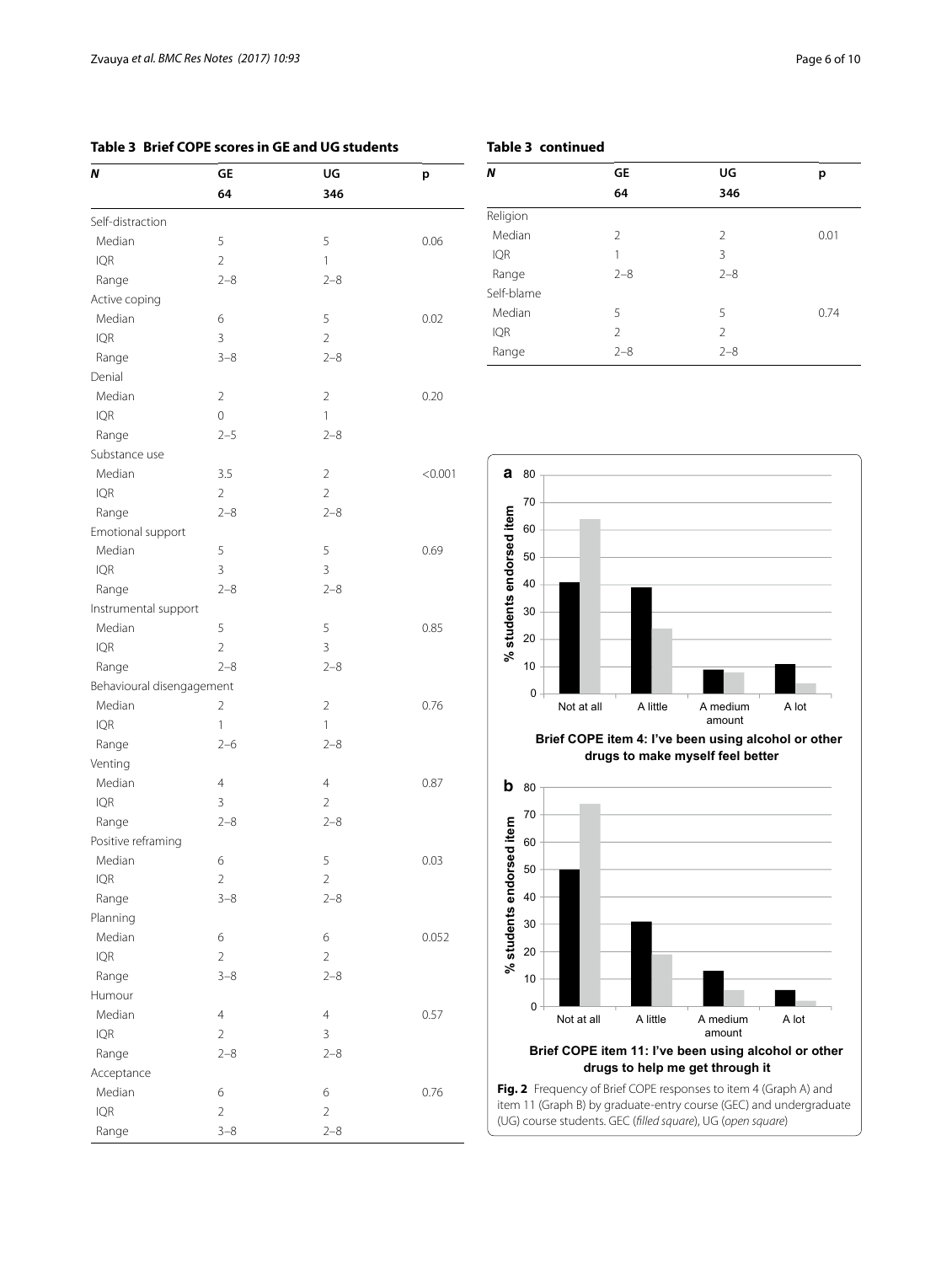versus 50% respectively). First-year GEs were significantly more likely to use active coping  $(p = 0.04)$  and substances to cope ( $p < 0.0001$ ) than first-year UGs.

We compared stress levels and coping within each cohort (GE and UG) stratified by year of the course (year 1 versus year 2). We found no significant differences on any of the measures between first- and second-year UGs. However, there were significant differences in the GE cohort. Compared to second-years, first-years had significantly higher GHQ-12 scores (medians were16 ( $IQR = 9$ ) versus 10 ( $IQR = 7$ ) respectively,  $U = 258.0$ ,  $p = 0.001$ ) and PSS-10 scores (medians were 18 ( $IQR = 12$ ) versus 11 (IQR = 9) respectively, U = 265.5, p = 0.007). 66%  $(N = 25/38)$  first-year GEs and 31%  $(N = 8/26)$  secondyears met the criteria for GHQ-12 'caseness' ( $\chi^2$  = 7.58,  $p = 0.006$ ). There were no significant differences on any of coping scales.

### **Discussion**

This is the first comparison of stress, coping and psychological morbidity between GE students and traditional undergraduate medical students at a UK medical school. As previous studies have shown, [\[3](#page-8-2), [12,](#page-9-6) [26\]](#page-9-20) we found high levels of stress and psychological morbidity among our students, but these were equally high in GEs compared to UGs. In line with previous studies, we found higher levels of stress and morbidity among female students compared to males but this was the same in both course groups. We did not find a different profile of stress in GEs. Like UGs, poor concentration, feeling under strain and feeling unhappy were particular problems. A significant number of students in both groups felt nervous and 'stressed' and perceived difficulty coping. Likewise, levels of stressrelated personality traits were similar in both groups. Contrary to expectation, there was not a greater number, or different profile, of recent adverse life events among GEs. The most frequent life event endorsed in both groups was university examinations. Interestingly, fewer GEs felt severely affected by the examinations, which may be due to previously learned coping strategies.

The strategies used to cope with stress differed, with GEs more likely to use 'positive' or 'problem-focused' approaches of active coping (i.e., taking action to try to make a stressful situation better) and positive reframing (i.e., reappraising a stressful situation to see it in a positive light) than UGs. UGs were more likely to use religion (i.e., praying or meditating) as a way of coping and this was not due to the greater number of students following non-Christian religions in this group. While it is reassuring that among the most common coping strategies in both groups were problem-focused approaches, i.e., active coping and planning (i.e., thinking about what steps to take to improve a stressful situation), it was alarming that significantly more GEs used substances to help them cope (around 50–60%, compared to around one-third of UGs). Again, we did not find that the increased use of substances to cope was due to greater representation of religions that might forbid the use of alcohol and other drugs among UGs, and the increased use among GEs was significant for both male and female students.

The high rates of possible psychological morbidity (52% GE and 46% UG) in our students is worrying, but not dissimilar to rates in other studies of medical students [[2,](#page-8-3) [3](#page-8-2), [12\]](#page-9-6). For example, in Manchester around one-third of students were GHQ cases, [[26\]](#page-9-20) (Guthrie et al.) and in Glasgow 52% first-year medical students were GHQ cases by the third term [[3\]](#page-8-2). By way of comparison, the 2003 Health Survey for England found 10–12% GHQ-12 caseness (using 3–4 cut-off as we have done here) in men and 15–16% in women in the same age-groups as our students [\[27\]](#page-9-21). Our primary focus was not on exploring reasons for the high levels of psychological morbidity and perceived stress. Other authors have explored these in UG medical students and important contributory factors have been shown to be course-related, [[3,](#page-8-2) [4](#page-8-4), [28\]](#page-9-22) financial, [[12\]](#page-9-6) and personal, such as, having a lack of social support or stress-related personality traits [\[1](#page-8-0), [29](#page-9-23), [30](#page-9-24)]. Similarly, we did not explore reasons for the lower stress levels and lower (although still high at 31%) rate of psychological morbidity in second-year GEs. We suggest that this may be due to a 'settling down' of the stress associated with starting the medical course (a major life event) or a consequence of starting clinical training (second-year GEs join the third-year of the UG MB ChB course). A previous study at St George's Hospital Medical School showed that third-year GEs were less anxious and more prepared for the transition to clinical years than UGs [[31\]](#page-9-25). We did include measures of known stress-related personality traits (e.g., neuroticism) and a measure of recent adverse life events but we found no differences between GEs and UGs, and no differences between first- and second-year GEs. Therefore, personality and known stressors (such as bereavement, relationship problems, and serious illness in self or family) do not account for the differences observed here. It was interesting that we did not find as high a prevalence as expected of potential stressors in the GE group, for example, 3% had children, 16% were married/co-habiting and around half were in full-time employment prior to starting the course. Future longitudinal work is required to explore stressors in GEs in more detail.

Of greater interest here is the increased use of substances among GEs, both males and females, to 'make them feel better' and to 'help them get through'. Other reports have demonstrated high use of alcohol, cannabis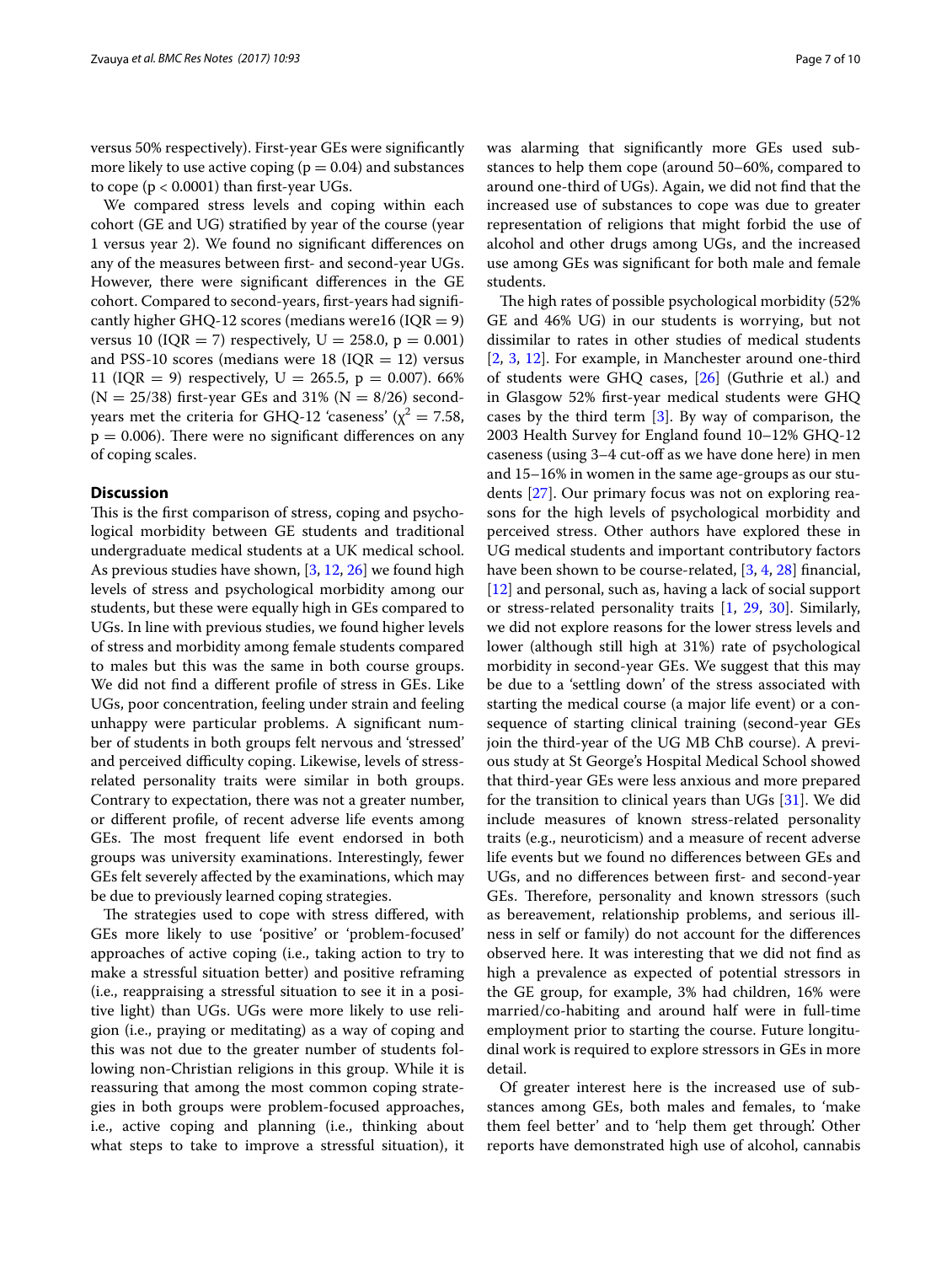and other illegal drugs among UG medical students in the UK [[32,](#page-9-26) [33](#page-9-27)]. Understanding students' coping strategies is at least as important as understanding the stressors they face. Stress during medical training, as in life in general, is inevitable and can have positive consequences, such as increasing motivation. It is only when stress is too great or unresolved (by poor coping) that it leads to negative effects on cognitive functioning, such as concentration and decision-making, and on emotional and physical health [\[34](#page-9-28)]. Indeed in our dataset, although we cannot infer cause and effect from these cross-sectional associations, there were relationships between increased psychological morbidity score and dysfunctional coping strategies (such as, using substances, denial and disengagement) and an inverse relationship between psychological morbidity score and active coping. It is important that effective interventions tailored to specific groups of students are developed to help students cultivate adaptive coping strategies and to promote good mental health. Indeed, an impetus for introducing medical training for graduates was the hope that their motivation would be higher and the attrition rate would be lower [\[35](#page-9-29)], so it is essential that we are concerned with the psychological health of our students to ensure this aspiration is realised.

Our data suggest that the first-year of study for GEs is a time of particular risk and interventions should target this period. Interventions might be psychoeducational literature about effective coping or expert-led workshops. The greater use of active psychological strategies, such as positive reframing, among GEs suggests that interventions based on cognitive-behavioural therapeutic (CBT) principles may be successful in this group. We do not know whether the coping characteristics shown by GEs in this study are simply due to their increased age, but to partial out the effect of age in the analysis would be throwing the baby out with the bathwater given that increased (chronological) maturity is an important defining feature of GEs. We did test the correlations between coping strategies and age and found no significant association with substance use in either student group. Our analysis suggests that there are no striking differences in coping styles between male and female GE students, so any intervention could be used with the whole cohort. Various interventions for stress management at some medical schools have been implemented, but their appropriateness and effectiveness is not known [\[36](#page-9-30)]. It is vital that interventions are evidence-based and tailored to the needs of particular groups of students and that their effectiveness is scientifically tested.

Doctors have higher rates of mental disorder than the general population, including higher suicide rates [\[37](#page-9-31)]. Around 20% doctors report using substances to help them cope [[38\]](#page-9-32) and up to 7% will have a substance misuse

problem during their lifetime [[39\]](#page-9-33). It is therefore vital that good mental health is promoted early in medical schools to prepare students for a future career which is inherently stressful [\[40](#page-9-34)[–42\]](#page-9-35), to mitigate future burn-out and mental ill-health. Increasing the profile of mental health teaching, including substance misuse, [\[43](#page-9-36)] on medical curricula may help to highlight important issues to students and encourage them to consider their own mental health and behaviour.

Even if medical schools are unable, or unwilling, to invest in specific interventions to support and improve the psychological health of their students, our data suggest that we must ensure that existing welfare systems are supportive and open towards students with psychological problems, and that they are not seen as weak or illdisciplined. At this medical school, students have access to personal mentors, senior welfare tutors and the University Counselling and Guidance Service, but clearly problems remain. We need students who are using substances to cope to come forward for help without fear of the consequences. If students come forward at an early stage, they can be directed to appropriate professional help before a serious problem develops. It has been shown that there are a number of barriers to helpseeking for psychological problems in medical school [\[1](#page-8-0), [44\]](#page-9-37). Students feel that declaring a psychological problem is shameful and may be inviting disciplinary action and a threat to their future career (fitness to practise procedures). Confidentiality is a particular concern. Furthermore, qualified doctors with mental health disorders feel stigmatised and may have difficulty accessing appropriate healthcare [\[45\]](#page-9-38), thus this problem needs tackling at medical school to ensure that precedents are not set and that students are well-prepared for their future career. It is very likely that there are more students coping with stress by using substances than our data suggest. Even though the questionnaires were completed anonymously, students may well have been concerned about being 'found out' and responded defensively as a consequence. Perhaps this was more prevalent in the younger (less mature) UGs, which could account for the significantly increased use of substances for coping found in the GE group. It would be interesting to explore the use of substances further, incorporating measures of quantity/frequency with more detailed measures of reasons for use [[46](#page-9-39)], however defensive responding may prove impossible to avoid in these student groups.

Our data should be interpreted in light of a number of limitations other than those already highlighted. Although the response rate was acceptable in the GE group, the rate in the UG group was below 50%. This was despite our best efforts to engage the whole first- and second-year cohort. There was an over-representation of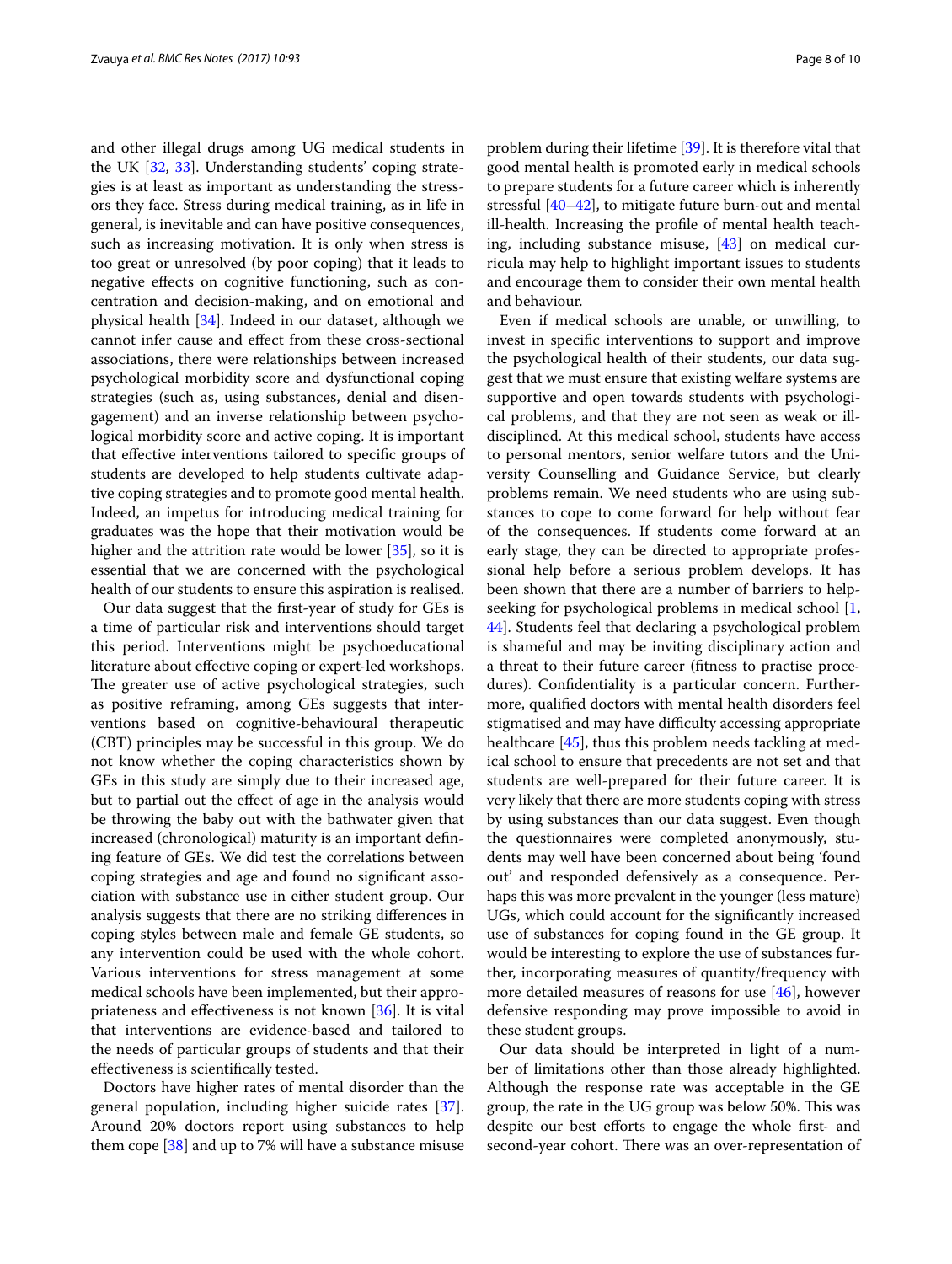females among UGs who responded. Females reported higher levels of stress and psychological morbidity overall, so if more male UGs had responded we may have found that average levels in the UG group were reduced and maybe even to levels significantly lower than those of the GEs. We also had an under-representation of nonwhite students among our respondents in both groups. It is difficult to know how this bias affected our results and is a target for future research. We used self-report questionnaires, which although widely-used and validated, have obvious disadvantages, such as a limited pre-determined range of variables with forced-choice response options. A richer dataset could be obtained using semistructured interviews about stress and coping. We examined our students at a single point in time, chosen to be not close to examinations for either group. However, stress levels and coping strategies are dynamic and context-dependent so a longitudinal investigation is needed. Our study was limited to one medical school in the UK, and our findings need investigation at other medical schools. Our results were not corrected for multiple testing as we did not want to miss significant effects in this exploratory study. Although the difference in the proportion of students in the GE and UG groups reporting using alcohol/drugs as a coping strategy would remain significant after correction for multiple testing, it is likely that some p values would not stand up to stringent statistical correction, therefore our findings must be viewed as preliminary and require replication.

# **Conclusion**

Our results show that GE students at this medical school do not experience more stress than their younger UG counterparts on a traditional medical course, and profiles of stress symptoms are similar in both groups. They do, however, cope with stress differently. GEs are more likely to use active problem-focused coping strategies, but they are also more likely to cope by using substances (alcohol or other drugs). Tailored interventions to prevent or alter maladaptive coping and teach or encourage adaptive coping styles that can be drawn upon in future professional life as a doctor are needed and should be targeted at firstyear GEs. This is particularly important as the number of GE students continues to increase. Further research should involve longitudinal studies of stress and coping using qualitative interviews and more detailed exploration of substance use in GEs, and should be widened to other UK medical schools.

### **Abbreviations**

UGs: undergraduate medical students; GEs: graduate-entry medical students; SDL: self-directed learning; PBL: problem-based learning; GHQ-12: General Health Questionnaire; PSS-10: Perceived Stress Scale; BLEQ: Brief Life Events

Questionnaire; EPQ: Eysenck Personality Questionnaire; IQR: inter-quartile range; CBT: cognitive-behavioural therapeutic.

### **Authors' contributions**

RZ and LJ initiated, designed and conducted the study. FO contributed to the design of the study. LJ carried out the data analysis. ED and CP contributed to writing the paper and data interpretation. All authors contributed to interpretation of the data and writing the paper, of which RZ and LJ were the primary authors. All authors read and approved the final manuscript.

### **Authors' information**

Remigio Zvauya is a Senior Lecturer in the Institute of Clinical Sciences Birmingham University, UK.

Lisa Jones was Senior Lecturer in Psychiatry, Birmingham University and is now Professor of Psychological Medicine, University of Worcester, UK.

Femi Oyebode is Professor of Psychiatry in the Department of Psychiatry, Birmingham University, UK.

Edward Day is Senior Lecturer at the National Addiction Centre, King's College London, UK and a Consultant in Addiction Psychiatry, Cathryn Thomas is a GP and Professor in the Institute of Clinical Sciences, Birmingham University, UK.

#### **Author details**

<sup>1</sup> Institute of Clinical Sciences, College of Medical and Dental Sciences, University of Birmingham, Birmingham, UK.<sup>2</sup> National Addiction Centre, King's College London, London, UK.<sup>3</sup> Department of Psychological Medicine, University of Worcester, Worcester, UK. 4 Institute of Clinical Sciences, College of Medical and Dental Sciences, University of Birmingham, Birmingham B15 2TT, UK.

#### **Acknowledgements**

We gratefully acknowledge the medical students who kindly participated in this study. We are also grateful to the College of Medical and Dental Sciences for supporting this research.

#### **Competing interests**

The authors declare that there are no competing interests.

### **Availability of data and materials**

The raw data supporting this article is available by emailing the corresponding author.

### **Ethics approval and consent to participate**

The project was approved by the Research Ethics Review Committee, Medical School, University of Birmingham. Data was collected after obtaining consent from the participants.

### **Consent to publish**

Not applicable.

Received: 26 January 2016 Accepted: 18 January 2017 Published online: 13 February 2017

#### **References**

- <span id="page-8-0"></span>1. Chew-Graham CA, Rogers A, Yassin N. 'I wouldn't want it on my CV or their records': medical students' experiences of help-seeking for mental health problems. Med Educ. 2003;37(10):873–80.
- <span id="page-8-3"></span>2. Guthrie EA, Black D, Shaw CM, Hamilton J, Creed FH, Tomenson B. Embarking upon a medical career: psychological morbidity in first year medical students. Med Educ. 1995;29(5):337–41.
- <span id="page-8-2"></span>3. Moffat KJ, McConnachie A, Ross S, Morrison JM. First year medical student stress and coping in a problem-based learning medical curriculum. Med Educ. 2004;38(5):482–91.
- <span id="page-8-4"></span>4. Radcliffe C, Lester H. Perceived stress during undergraduate medical training: a qualitative study. Med Educ. 2003;37(1):32–8.
- <span id="page-8-1"></span>5. Toews JA, Lockyer JM, Dobson DJ, Simpson E, Brownell AK, Brenneis F, MacPherson KM, Cohen GS. Analysis of stress levels among medical students, residents, and graduate students at four Canadian schools of medicine. Acad Med. 1997;72(11):997–1002.